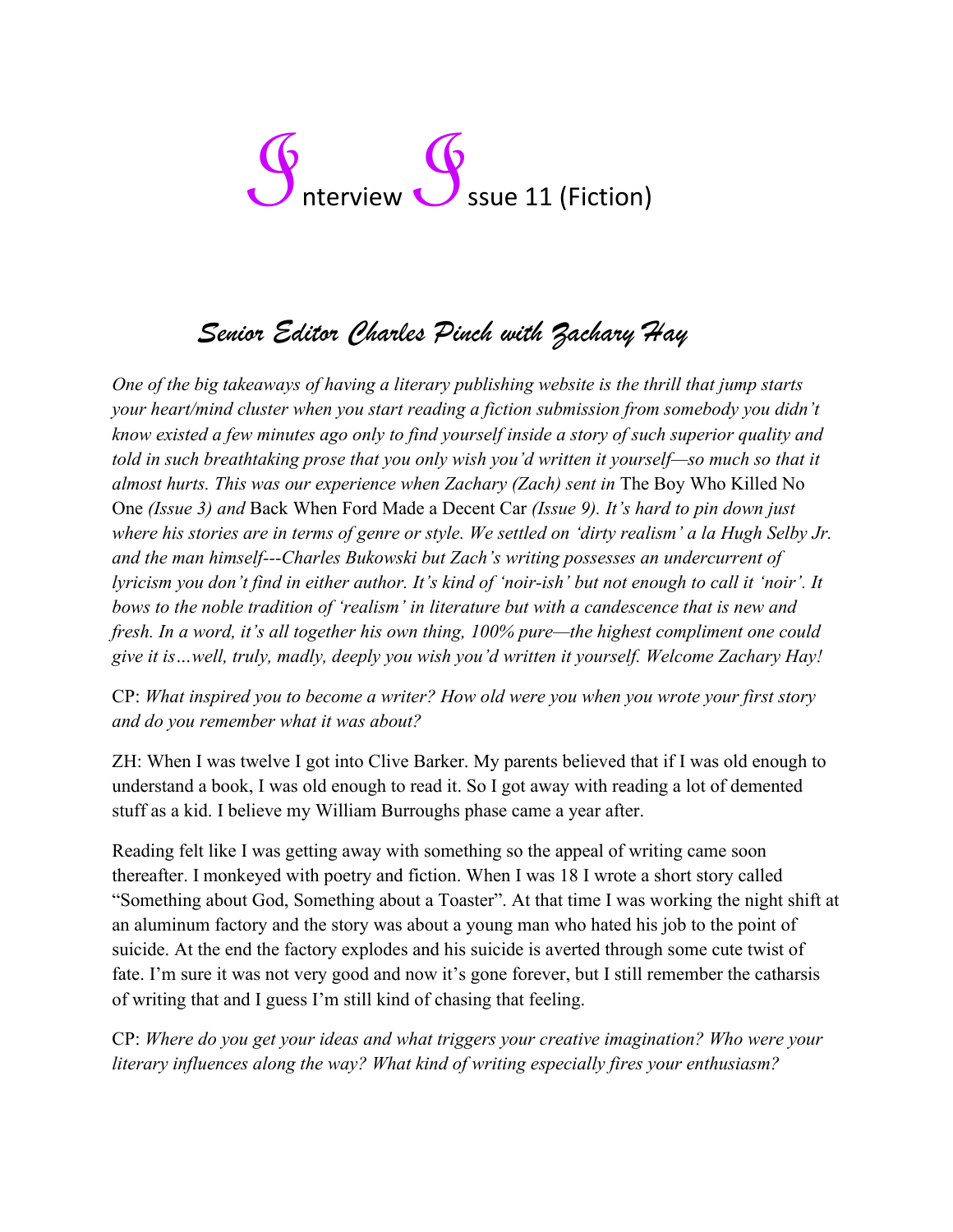ZH: My stories start with an intrusive thought that I can't get out of my head. I flesh it out until a story appears. The last story of mine you were kind enough to feature was called "Back When Ford Made a Decent Car" and that one started when I couldn't stop thinking about how terrible it must be to walk with a gangrenous toe.

My tastes in books followed a very typical pattern for someone of my ilk: Hemingway and Raymond Carver in early college followed by the postmodernists. My favorite writers now are JD Salinger, Philip Roth, Cormac McCarthy and William Faulkner. I still have to insist that the King James Bible is the greatest literary achievement in the history of the English language, which I guess is as good an indication of what kind of writing fires my enthusiast as any.

CP: *The stories of yours we've published are complex and layered and you seem to be drawn to the darker side of human experience. Does this reflect upon events in your life or life situations or is it purely an artistic decision or a bit of both? Also, and I'm saying this as a Canadian, your fiction has a 'very American' feel as opposed to say a non-regional or global one. Is this important to you and if so why? (This does not mean your writing is not universal in its appeal. It most certainly is.)*

ZH: First, thank you for your kind words.

Second, I'd like to emphasize here that I really am a very happy person. My childhood was a good one and I consider myself an optimist. I wouldn't say the bleak tone of my writing is an artistic choice as much as it is what comes easiest to me. As I mentioned, my stories start with small thoughts that I can't flush from my brain. Why my brain in filled with gangrenous toes and children with knives is Freud's business, not mine. Location does, however, play a role. I grew up in a trailer park outside of Detroit and the place had a big influence on me. Everyone was poor and all the children set fires, but everyone knew their neighbors. My mother was a cleaning woman, my father was a truck driver. So I suppose there's something very American in that upbringing. I don't know anything else.

CP: *You've heard us rag on FOTD about the duplicitous nature of MFA programs. Do you think good writing can be taught in the classroom? What's your personal feeling about Creative Writing courses and how do you feel they impact on emerging writers today?*

ZH: The foremost reason to enroll in an MFA program is to make connections, and I think that draws some very unimaginative people. There's a reason the fiction coming out of the MFA crowd all sounds like Jonathon Franzen. I don't have a problem with creative writing courses on their own. I've taken a couple and have meet some very interesting people. But when you turn a business out of taking advantage of hopeful people, I have serious objections. I heard some great advice when I first got interested in publishing my work: if an agent wants money, they're a fraud. I think that same principle applies here.